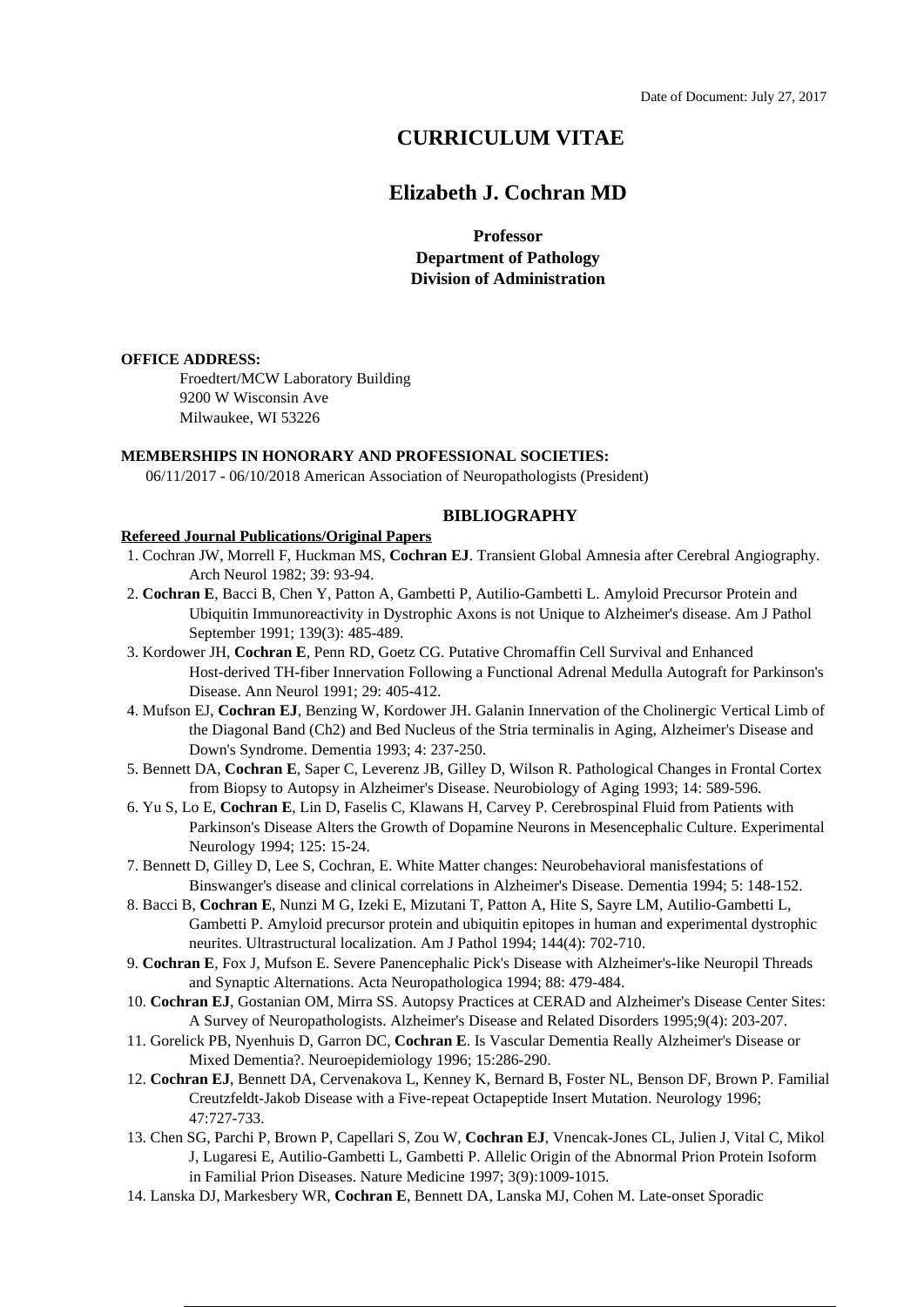Progressive Subcortical Gliosis. J Neurol Sci 1998 May 7; 157(2):143-7.

- 15. Ma SY, Ciliax BJ, Stebbins G, Jaffar S, Joyce JN, **Cochran EJ**, Kordower JH, Mash DC, Levey AI, Mufson EJ. Dopamine Transporter-Immunoreactive Neurons Decrease with Age in the Human Substantia Nigra. J Comp Neurol 1999; 409:25-37.
- 16. Mufson, EJ, Chen, E-Y., Cochran, EJ, Beckett, LA, Bennett, DA and Kordower, JH: Entorhinal cortex beta amyloid load in individuals with mild cognitive impairment. Exp Neurol, 1999; 158: 469-490.
- 17. Gilmor, ML, Erickson, JD, Varoqui, H, Hersh, LB, Bennett, DA, Cochran, EJ, Mufson, EJ, and Levey, AI. Preservation of Nucleus Basalis Neurons Containing Choline Acetyltransferase and the Vesicular Acetylcholine Transporter in the Elderly with Mild Cognitive Impairment and Early Alzheimer's disease. J Comp Neurol, 1999; 411:693-704.
- 18. Rowin J, Meriggioli M, **Cochran E**, Sanders D. Prominent inflammatory changes on muscle biopsy in patients with Miyoshi myopathy. Neuromuscular Disorders, 1999; Oct;9(6-7):417-20.
- 19. Charbel FT, Gonzales-Portillo G, Hoffman W, **Cochran E**. Distal Internal Carotid Artery Pseudoaneurysms: Technique and Pitfalls of Surgical Management two technical case reports. Neurosurgery, 1999 Sep; 45(3);643-8.
- 20. Ghoshal N, Smiley JF, DeMaggio AJ, Hoekstra MF, **Cochran EJ**, Binder LI, Kuret J. A new molecular link between the fibrillar and granulovacuolar lesions of Alzheimer disease. Am J Pathol, 1999; 155:1163-1172.
- 21. Kordower J, Palfi S, Chen E, Ma S, Sendera T, **Cochran E**, Mufson E, Penn R, Goetz C, Comella C. Clinicopathological findings following intraventricular glial-derived neurotrophic factor treatment in a patient with Parkinson's disease. Ann Neurol 1999; 46:419-424.
- 22. Choi P, Ostrerova-Golts N, Sparkman D, **Cochran E**, Lee JM, Wolozin B. Parkin is metabolized by the ubiquitin/proteosome system, NeuroReport, 2000, Aug 21; 11(12);1-4.
- 23. Roitberg B, **Cochran E**, Charbel F. Giant anterior communicating artery aneurysm infiltrated with a primary cerebral lymphoma, case report. Neurosurgery, 2000, Aug 47(2), 458-62.
- 24. Chen EY, Kallwitz E, Leff SE, **Cochran EJ**, Mufson EJ, Kordower JH, Mandel RJ. Age-related decreases in GTP-cyclohydrolase-I immunoreactive neurons in the monkey and human substantia nigra. J Comp Neurol, 2000; 426:534-548.
- 25. Mitchell TW, Nissanov J, Han L-Y, Mufson EJ, Schneider JA, **Cochran EJ**, Bennett DA, Lee VM-Y, Trojanowski JQ, Arnold SE. Novel method to quantify neuropil threads in brains from elders with or without cognitive impairment. J Histochem Cytochem, 2000, Dec; 48(12):1627-38.
- 26. Mufson EJ, Ma SY, **Cochran EJ**, Bennett DA, Beckett LA, Jaffar S, Saragovi JU, Kordower JH. Loss of nucleus basalis neurons containing trkA immunoreactivity in individuals with mild cognitive impairment and early Alzheimer's disease. J Comp Neurol, 2000 Nov 6; 427(1):19-30.
- 27. Kordower J, Chu Y, Stebbins GT, **Cochran EJ**, Bennett D, Mufson EJ. Loss and atrophy of layer II entorhinal cortex neurons in elderly people with mild cognitive impairment. Ann Neurol 2001, 49:202-213.
- 28. Rowin J, Meriggioli MN, **Cochran EJ**. Monomelic amyotrophy with late progression. Neuromuscular Disorders 2001 Apr; 11(3):305-8.
- 29. Kujawa KA, Niemi VR, Tomasi MA, Mayer NW, **Cochran E**, Goetz CG. Ballistic-choreic movements as the presenting feature of renal cancer. Arch Neurol 2001 Jul; 58(7):1133-5.
- 30. Chu Y, **Cochran EJ**, Bennett DA, Mufson EJ, Kordower JH. Down-regulation of trkA mRNA within nucleus basalis neurons in individuals with mild cognitive impairment and early Alzheimer's disease. J Comp Neurol. 2001 Aug 27; 437(3):296-307.
- 31. Berry RW, Quinn B, Johnson N, **Cochran EJ**, Ghoshal N, Binder LI. Pathological glial tau accumulations in neurodegenerative disease: review and case report. Neurochem Int 2001 39: 469-479.
- 32. Choi P, Golts N, Synder H, Chong M, Petrucelli L, Hardy J, Sparkman D, **Cochran E**, Lee JM, Wolozin B. Co-association of parkin and alpha-synuclein. Neuroreport 2001 Sep; 17;12(13):2839-43.
- 33. DeKosky ST, Ikonomovic MD, Styren SD, Beckett L, Wisniewski S, Bennett D, **Cochran EJ**, Kordower JH, Mufson EJ. Upregulation of choline acetyltransferase activity in hippocampus and frontal cortex of elderly subjects with mild cognitive impairment. Ann Neurol 2002;51:145-155.
- 34. Mitchell TW, Mufson EJ, Schneider JA, **Cochran EJ**, Nissanov J, Han LY, Bienias JL, Lee VMY, Trojanowski JQ, Bennett DA, Arnold SE. Parahippocampal tau pathology in healthy aging, mild cognitive impairment and early Alzheimer's disease. Ann Neurol 2002 Feb;51(2):182-9.
- 35. Mufson EJ, Ma SY, Dills J, **Cochran EJ**, Bennett DA, Leurgans S, Jaffar S, Gilmor ML, Levey AI, Kordower JH. Loss of basal forebrain p75NTR-immunoreactivity in subjects with mild cognitive impairment and Alzheimer's disease. J Comp Neurol 2002 Feb 4;443(2)136-53.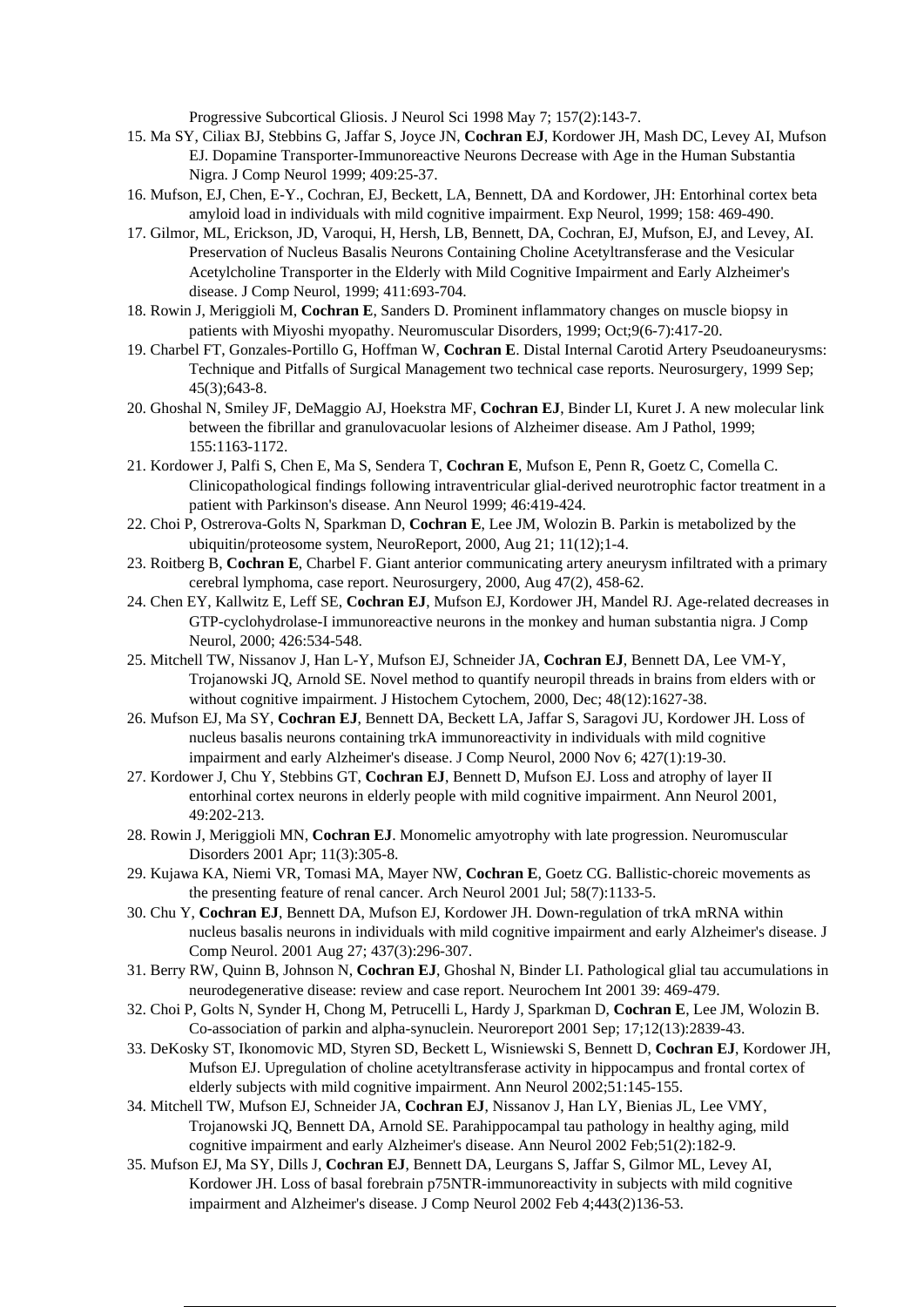- 36. Wilson RS, Schneider JA, Barnes LL, Beckett LA, Aggarwal NT, **Cochran EJ**, Berry-Kravis E, Bach J, Fox JH, Evans DA, Bennett DA. The apolipoprotein E4 allele and decline in different cognitive systems over a 6-year period. Arch Neurol 2002 Jul;59(7):1154-60.
- 37. Chu Y, Kompoliti K, **Cochran EJ**, Mufson EJ, Kordower JH. Age-related decreases in Nurr1 immunoreactivity in the human substantia nigra. J Comp Neurol 2002 Aug 26;450(3)203-14.
- 38. Poorkaj P, Muma NA, **Cochran EJ**, Shannon K, Zhukareva V, Hurtig H, Koller W, Swanson P, Hershey L, Lang AE, Golbe LI, Lyons KE, Bird TD, Lee VMY, Schellenberg GD. Tau Mutational Analysis in Progressive Supranuclear Palsy. Ann Neurol 2002;52:511-516.
- 39. Engelhard HH, Stelea A, **Cochran EJ**. Oligodendroglioma: pathology and molecular biology. Surg Neurol 2002;58:111-7.
- 40. Schneider JA, Wilson RS, **Cochran EJ**, Bienias JL, Arnold SE, Evans DA, and Bennett DA. Relation of cerebral infarctions to dementia and cognitive function in older persons. Neurology 2003;60:1082-1089.
- 41. Bennett DA, Wilson RS, Schneider JA, Evans DA, Arnold SE, **Cochran EJ**, Berry-Kravis E, Bienias JL. Apolipoprotein E ?4 allele, Alzheimer's disease pathology, and the clinical expression of Alzheimer's disease. Neurology 2003 Jan28;60(2):246-52.
- 42. Ikonomovic MD, Mufson EJ, **Cochran EJ**, Woo J, Bennett DA, DeKosky ST. Cholinergic Plasticity in Hippocampus of Subjects with Mild Cognitive Impairment. JAD 2003;5:39-48.
- 43. Mufson EJ, Ikonomovic MD, Styren SD, Counts SE, Wuu J, Leurgans S, Bennett DA, **Cochran EJ**, DeKosky ST. Preservation of Brain Nerve Growth Factor in the Elderly with Mild Cognitive Impairment Arch Neurol 2003 Aug;60(8):1143-8.
- 44. Choi P, Snyder H, Petrucelli L, Theisler C, Chong M, Zhang Y, Lim K, Chung KK, Kehoe E, D'Adamio L, Lee JM, Cochran E, Bowser R, Daw TM, Wolozin B. SEPT5 v2 is a parkin-binding protein. Brain Res Mol Brain Res 2003 Oct 7:117(2):179-89.
- 45. Bhattacharya B, **Cochran E**, Loew J. A 27-week female fetus with massive microcephaly and generalized anasarca. Arch Pathol lab Med 2004;128:102-104.
- 46. Wang D-S, Bennett DA, Mufson E, **Cochran E**, Dickson DW. Contribution of changes in ubiquitin and myelin basic protein to age-related cognitive decline. Neuroscience Research 2004;48:93-100.
- 47. Wang D-S, Bennett DA, Mufson E, **Cochran E**, Dickson DW. Decreases in soluble ?-synuclein in frontal cortex correlate with cognitive decline in the elderly. Neuroscience Letters 2004;359: 104-108.
- 48. Berry RW, Sweet AP, Clark FA, Lagalwar S, Lapin BR, Wang t, Topgi S, Guillozet-Bongaarts AL, **Cochran EJ**, Bigio EH, Binder LI. Tau epitope display in progressive supranuclear palsy and corticobasal degeneration. J Neurocytol 2004 May; 33(3):287-295.
- 49. Wei JJ, Wu CY, Lankin D, Gulrati A, Valyi-Nagy T, **Cochran EJ**, Pike VW, Kozikowski A, Wang YM. Development of novel amyloid imaging agents based upon thioflavin S. Current Alzheimer Research 2005, 2:109-114.
- 50. Kroin JS, Buvanendran A, **Cochran E**, Tuman KJ. Characterization of Pain and Pharmacological Responses in an Animal Model of Lumbar Adhesive Arachnoiditis. Spine 2005;30(16):1828-1831..
- 51. Duffy S, Jhaveri M, Scudiere J, **Cochran E**, Huckman M. MRI of posterior mediastinal ganglioneuroma: fat as a useful diagnostic sign. Am J Neuroradiol 2005;26:2658-2662..
- 52. Yamaguchi K, **Cochran EJ**, Murrell JR, Polymeropoulos MH, Shannon KM, Crowther A, Goedert M, Ghetti B. Abundant neuritic inclusions and microvacuolar changes in a case of diffuse Lewy body disease with the A53T mutation in the ?-synuclein gene. Acta Neuropathol 2005;110:298-305..
- 53. Pytel, P, **Cochran EJ**, Bonner G, Nyenhuis DL, Thomas C, Gorelick PB. Vascular and Alzheimer-type pathology in an autopsy study of African-Americans. Neurology 2006;66, 433-435.
- 54. Bennett DA, Schneider JA, Aggarwal NT, Arvanitakis Z, Shah RC, Kelly JF, Fox JH, **Cochran EJ**, Arends D, Treinkman AD, Wilson RS. Decision rules guiding the clinical diagnosis of Alzheimer's disease in two community-based cohort studies compared to standard practice in a clinic-based cohort study. Neuroepidemiology 2006 27:169-176..
- 55. Murrell J, Ghetti B, **Cochran E**, Macias-Islas MA, Medina L, Varpetian A, Cummings JL, Mendez MF, Kawas C, Chui H, Ringman JM. The A431E mutation in PSEN1 causing Familial Alzheimer's disease originating in Jalisco State, Mexico: an additional fifteen families. Neurogenetics DOI 10.1007/s10048-006-0053-1 (online), August, 2006.
- 56. Boco T, Aalaei S, Musacchio M, Byrne R, **Cochran E**. Papillary Tumor of the Pineal Region: A Case Report. Neuropathology, 28(1): 87-92, Feb, 2008.
- 57. Siddiqui MT, Mahon BM, **Cochran E**, Gattuso P. Cytologic features of meningiomas on crush preparations: A review. Diagnostic Cytopathology 36 (4): 202-206, 2008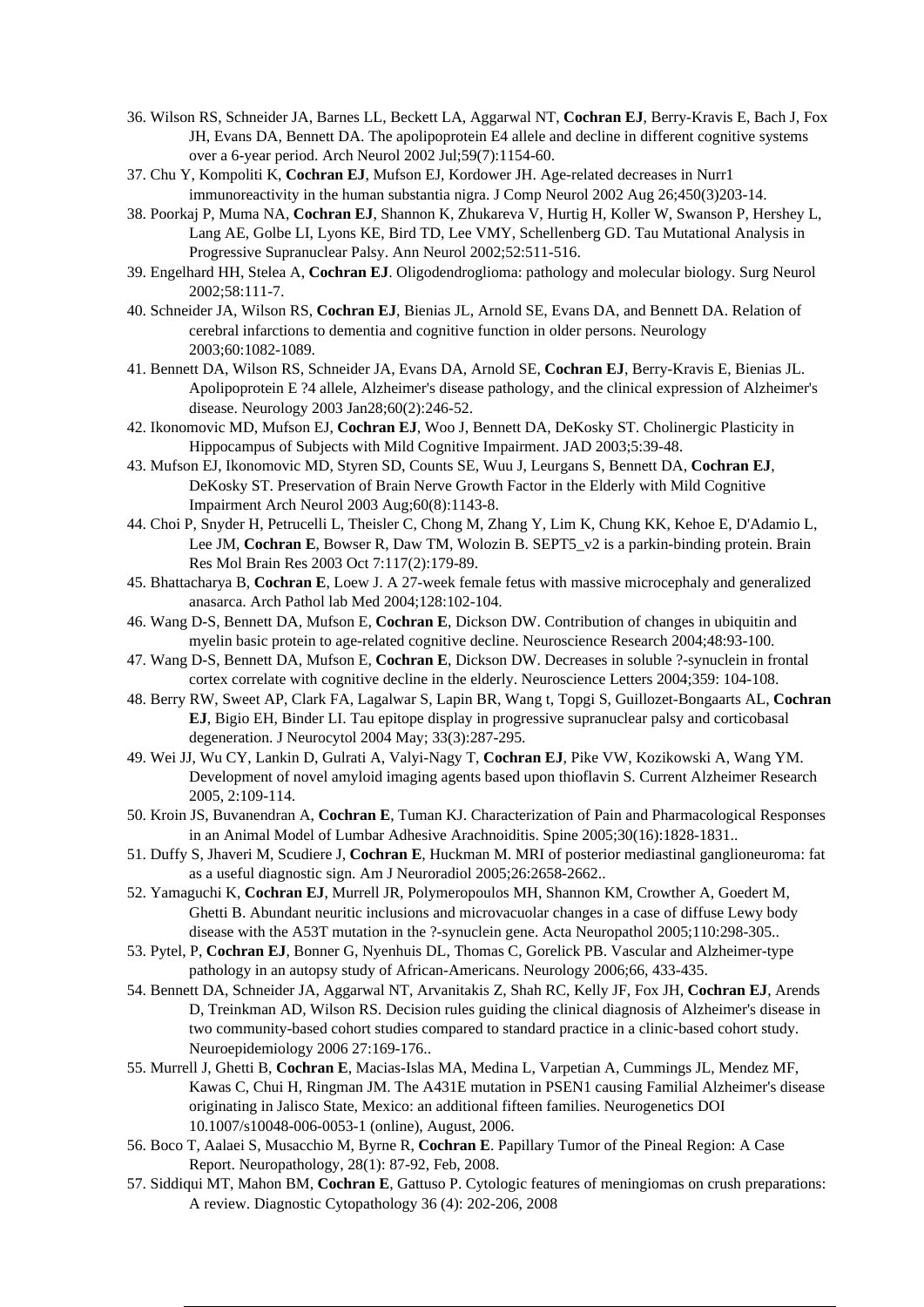- 58. Pilitsis JG, Chu Y, Kordower J, Bergen DC, **Cochran EJ**, Bakay RAE. Post-mortem study of deep brain stimulation of the anterior thalamus. Neurosurgery, 62(2):E530-532, February, 2008
- 59. Parisi JE, Miller DV, Boyer PJ, Brat DJ, **Cochran EJ**, Chen ML, DeMaster BK, Dolinak D, McLendon RE, Powell S ZE, Prayson RA, Vinters HV, Yachnis AT. Protocol for the Examination of Specimens from Patients with Tumors of the Brain/Spinal Cord, Arch Pathol Lab Med, 132(6): 907-912, June, 2008.
- 60. Sani S, Boco T, Lewis SL, **Cochran E**, Patel AJ, Byrne RW. Postoperative acute disseminated encephalomyelitis after exposure to microfibrillar collagen hemostat. Case report. J Neurosurg 109: 1-4, 2008.
- 61. Perry A, Miller CR, Gujrati M, Scheithauer BW, Zambrano SC, Jost SC, Raghavan R, Qian J, **Cochran EJ**, Huse JT, Holland EC, Burger PC, Rosenblum MK. Malignant gliomas with primitive neuroectodermal tumor-like components: a clinicopathologic and genetic study of 53 cases. Brain Pathology, Apr 29, 2008 [Epub ahead of print].
- 62. Bradly D, Reddy VB, **Cochran E**, Gattuso P. Comparison of cytological features of myxopapillary ependymomas on crush preparations. Diagnostic Cytopathology, May 20; 2009;37(8):607-612 [Epub ahead of print].
- 63. Ruban D, Byrne RW, Kanner A, Smith M, **Cochran EJ**, Roh D, Whisler WW. Chronic epilepsy associated with temporal tumors: long-term surgical outcome. Neurosurg Focus 27 (2):E6,2009.
- 64. Lee VH, Samuels S, Herbst TJ, Gallegos M, **Cochran EJ**, Chen M, Prabhakaran S, Lopes DK. Histopathologic description of Wingspan stent in acute ischemic stroke. Neurocrit Care. 2009 Aug 5. [Epub ahead of print].
- 65. Lazzaro M, **Cochran EJ**, Lopes DK, Prabhakaran S. Moyamoya syndrome in an adult with essential thrombocythemia. Neurology International North America, 3, Apr. 2011. Available at: http://www.pagepress.org/journals/index.php/ni/article/view/ni.2011.e3

### **Books, Chapters, and Reviews**

- 1. Buchman DA, **Cochran E**. Distal Myopathies In: LP Rowland and S DiMauro (Eds.). Handbook of Clinical Neurology. Vol. 18 (62): Myopathies, 1992.
- 2. Wang DS, **Cochran E**, Bennett DA, Mufson E, Eckman C, Dickson DW. Amyloid, PHF-tau, ubiquitin and synaptic markers in the progression of Alzheimer's disease: immunocytochemical analyses of frontal cortex from prospectively studies elderly humans. In: Advances in Etiology, Pathogenesis and Therapeutics. Iqbal K, Sisodia SS, Windblad B (Eds.) John Wiley & Sons, Ltd., Chichester, England 2001:165-180.
- 3. Spitz D, **Cochran EJ**. Central Nervous System In: Differential Diagnosis in Surgical Pathology. Haber MH, Gattuso P et al. (Eds.) WB Saunders Company Philadelphia 2002; 455-518.
- 4. **Cochran EJ**. Neurodegenerative diseases. Chapter 6. In: Neuropathology. Prayson RA (Ed.) Churchill Livingstone Philadelphia 2005; pp. 223-286.
- 5. **Cochran EJ**. Central Nervous System In: Differential Diagnosis in Surgical Pathology, 2nd edition, Gattuso P et al. (Eds.) WB Saunders Company Philadelphia 2008.
- 6. **Cochran EJ**. Neurodegenerative diseases. 2nd Edition, Chapter 6. In: Neuropathology. Prayson RA (Ed.) Churchill Livingstone Philadelphia, in press.

### **Abstracts**

- 1. **Cochran E**, Patten A, Mizutani T, Autilio-Gambetti L, Gambetti P. Neuroaxonal dystrophy and Ubiquitin: Study of Human and Experimental Conditions. J Neuropath Exp Neurol 1989; 48: 346.
- 2. Bennett DA, **Cochran E**, Saper C, Leverenz JB, Gilley D, Wilson R. Pathological Changes in Frontal Cortex from Biopsy to Autopsy in Alzheimer's Disease. Neurology 1990; 40(Suppl 1): 339.
- 3. Bennett DA, Charletta D, Gilley DW, **Cochran E**, Hayes K. Clinical Correlates of High-Signal Lesions on MRI in Pathologically Proven Alzheimer's Disease. Neurology 1991; 41(Suppl 1): 407.
- 4. Bennett DA, **Cochran E**, Gilley DW, Wilson RS. Progression of Neuritic Plaque Subtypes from Biopsy to Autopsy in Persons with Alzheimer's disease. Ann Neurol 1991; 30: 287.
- 5. **Cochran EJ**, Zimmerman RP, Mufson EJ. PHF Positive Neurites in a Severe Case of Pick's Disease. Soc Neurosci Abstr 1992;18:1250.
- 6. Lerner AJ, Friedland D, Riley D, Whitehouse P, Lanska D, Vick N, **Cochran E**, Tresser N, Cohen M, Gambetti P. Dementia with Pathologic Findings of Cortical-Basal Ganglionic Degeneration. Ann Neurol 1992; 32(2), 271.
- 7. Smith MC, Pierre-Louis SJC, Kanner A, Morrell F, Chez M, Hisanori H, Whisler W, Clasen R, **Cochran E**. Pathological Spectrum of Acquired Epileptic Aphasia of Childhood. Epilepsia 1992; 33(suppl 3):115.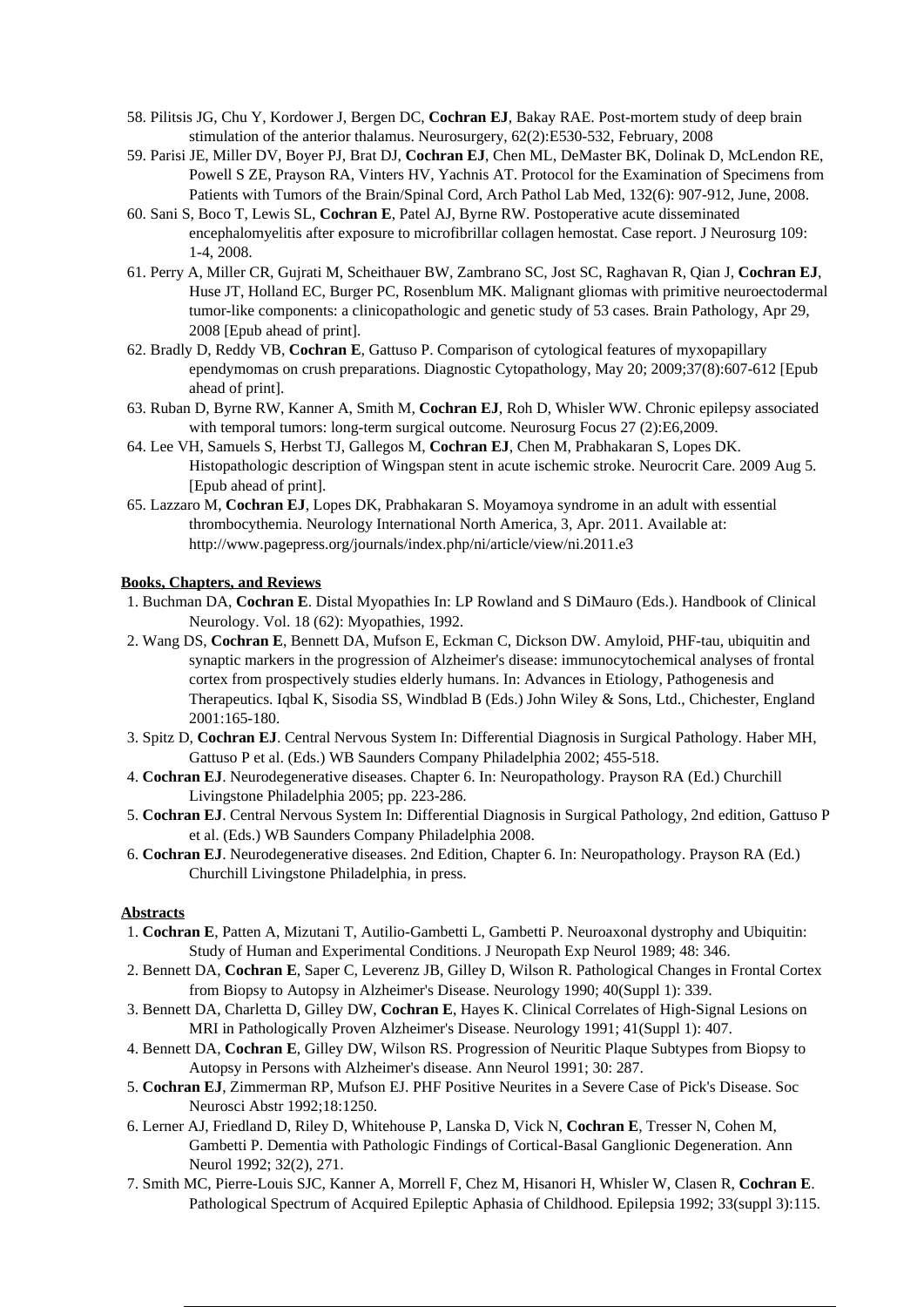- 8. Mufson EJ, **Cochran EJ**, Casanova R, Kordower JH. Galanin Innervation within the Nucleus Basalis in Down Syndrome. Soc Neurosci Abstr 1992;18:557.
- 9. Bennett DA, Gilley DW, **Cochran EJ**, Wilson RS, Mufson EJ. Aminergic pathology and psychotic features in Alzheimer's disease. Neurobiology of Aging 1992; 13:S48-S49.
- 10. Beckett L, Bennett D, **Cochran E**. Modeling Sequential Clinical Observations. The Biometric Society. 1994.
- 11. Bennett DA, Gilley DW, Joglekar RS, **Cochran EJ**. Prospective Clinical-Pathologic Investigation of Parkinsonism in Alzheimer's Disease. Soc Neurosci Abstr;1995;21(2):1487.
- 12. Liu Y-T, **Cochran EJ**, Martel L, Kordower JH. Morphological Assessment of Long-term Fetal Basal Forebrain Allografts in Fornix Transected Cebus Monkeys. Soc Neurosci Abstr;1995;21(2):1309.
- 13. Gilley DW, Bennett DA, **Cochran EJ**. Neuropathological Correlates of Behavioral Disturbances in Alzheimer's disease. International Neuropsychological Society. 1995.
- 14. Cervenakova L, Goldfarb LG, Brown P, Kenney K, **Cochran EJ**, Bennett DA, Roos R, Gajdusek DC. Three new PRNP genotypes associated with Familial Creutzfeldt-Jakob Disease. American Society of Human Genetics. 1995.
- 15. **Cochran EJ**, Gilley DW, Joglekar RS, Bennett DA. Comparison of Pathologic Diagnostic Criteria for Alzheimer's Disease. J Neuropath Exp Neurol 1996;55(5):645.
- 16. **Cochran EJ**, Bennett, DA, Joglekar R, Beckett LA, Wilson RS, Nainys M, Kordower JH, Mufson EJ. Neurofibrillary Degeneration in the Temporal Cortex: Relation to Cognitive Function in Members of the Religious Study. Soc. Neurosci Abstr 1996;22(3):2120.
- 17. Bennett DA, **Cochran EJ**, Wilson RS, Beckett LA, Fox JH, Evans DA. The Religious Study: Design, Methods, and Preliminary Findings. Soc. Neurosci Abstr 1996;22(3):2119.
- 18. Chen E-Y, **Cochran EJ**, Bennett DA, Beckett LA, Wilson RS, Jaffar S, Kordower JH, Mufson EJ. Entorhinal Cortex Beta Amyloid Load and its Relation to Cognitive Function in Members of the Religious Study. Soc. Neurosci Abstr 1996;22(3):2119.
- 19. Parchi P, Capellari S, Chen SG, Bhetti B, Mikol J, Vital C, **Cochran E**, Trojanowski JQ, Dickson DW, Petersen RB, Gambetti P. Similar Posttranslational Modifications of the Prion Protein in Familial, Sporadic and Iatrogenic Creutzfeldt-Jakob Disease (CJD). Soc. Neurosci Abstr 1996;22(1):711.
- 20. **Cochran EJ**, Bennett DA, Beckett LA, Nainys M, Mufson EJ. Index of Paired Helical Filament Pathology in the Temporal Lobe: Relation to Braak Stage and Cognitive Function in the Religious Study. J Neuropath Exp Neurol 1997;56(5):615.
- 21. **Cochran EJ**, Bennett DA, Mufson EJ, Beckett LA. A Novel Index of Alzheimer's -Related Pathology in the Temporal Lobe of Religious Study Subjects: Statistical Validation. Soc. Neurosci Abstr. 1997;23(2):1647.
- 22. **Cochran EJ**, Schneider JA, Bennett DA, Mufson EJ. Application of NIA/Reagan Institute Working Group Criteria for Diagnosis of Alzheimer's Disease to Members of the Religious Orders Study (ROS). J Neuropath Exp Neurol, 1998; 57(5):508.
- 23. Mufson EJ, Ma SY, Jaffar S, Ciliax BJ, Joyce J, **Cochran E**, Mash DC, Kordower JH, Levey AI. Age Related Changes in Dopamine Transporter Immunoreactivity within the Human Substantia Nigra: An Unbiased Stereologic Evaluation. J Neuropath Exp Neurol, 1998,57(5): 510.
- 24. Palfi S, Comella C, Jaglin J, Penn RD, **Cochran EJ**, Kladis T, Chen E-Y, Kordower JH. Clinical and Pathological Evaluation of Patient with Parkinson's Disease (PD) Following Intracerebroventricular (ICV) GDNF. Soc. Neurosci Abstr. 1998;24(1):41.
- 25. Ma SY, Sendera T, **Cochran E**, Bennett DA, Beckett L, Saragovi H, Kordower JH, Mufson EJ. Reduction in TrkA Immunoreactive Neurons within the Nucleus Basalis in Individuals with Mild Cognitive Impairment and Alzheimer's Disease. Soc. Neurosci Abstr. 1998;24(1):1216.
- 26. DeKosky ST, Styren SD, Paulin M, **Cochran E**, Bennett D, Mufson EJ. Analysis of Choline Acetyltransferase Activity in Cortex of Subjects with Mild Cognitive Impairment and Alzheimer's Disease. Soc. Neurosci Abstr. 1998;24(1):1215.
- 27. Bennett DA, Schneider JA, **Cochran EJ**, Bach J, Beckett LA, Wilson RS. Nigral Degeneration and the Clinical Expression of Alzheimer's Disease. Soc. Neurosci Abstr. 1998;24(1):1220.
- 28. **Cochran E**, Thomas C, Bonner G, Bengana C, Thomas K, Nyenhuis D, Gorelick P. Neuropathological examination of African American subjects of an epidemiological study of Alzheimer's disease and vascular dementia. J Neuropath Exp Neurol 1999;58(5):533.
- 29. Le TV, **Cochran E**, Bennett D, Mufson E, Davies P, Dickson DW. Image analysis of frontal beta-amyloid and tau burden in the religious orders study: evidence that mild cognitive impairment is a transitional state. J Neurosci 1999.
- 30. Chu, Y. Bennett DA, **Cochran EJ**, Mufson EJ, Kordower JH. Loss of layer II entorhinal cortex neurons in